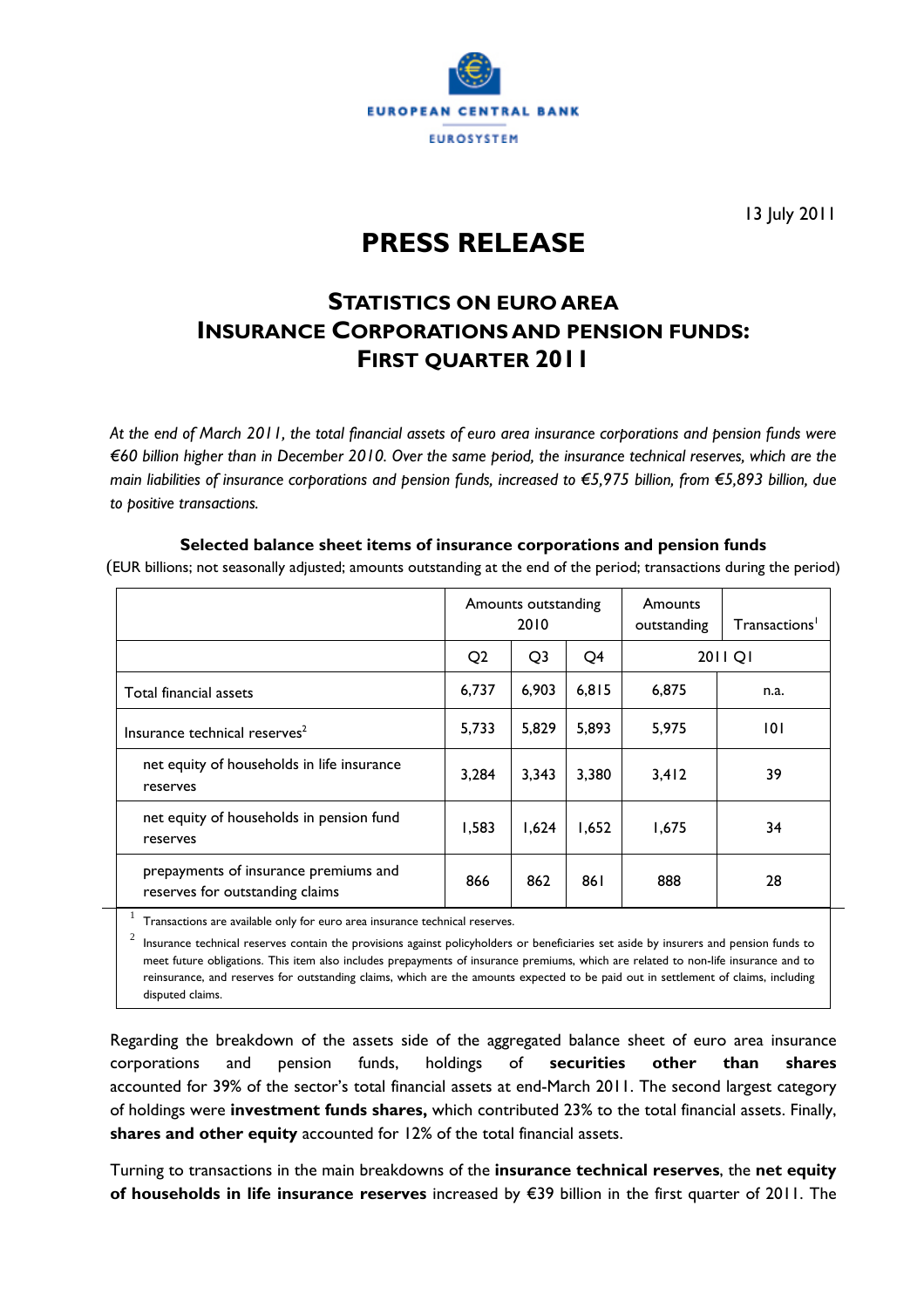**net equity of households in pension funds reserves** increased by €34 billion in the same quarter, while **prepayments of insurance premiums and reserves for outstanding claims** increased by €28 billion.

Regarding the contributions of the two sub-sectors, **insurance corporations' total financial assets** accounted for €5,500 billion in March 2011, representing 80% of the aggregated balance sheet of the insurance corporations and pension funds sector. **Pension funds´ total financial assets** amounted to €1,375 billion, representing a share of 20% in the total sector's assets.

#### **Notes**

- The latest data on insurance corporations and pension funds can be downloaded from the ECB's Statistical Data Warehouse. More details on the latest data on insurance corporations and pension funds, together with explanatory notes, are available in the "Statistics" section of the ECB's website under "Euro area insurance corporation and pension fund statistics"(http://www.ecb.europa.eu/stats/money/icpf/html/index.en.html).
- Data refer to the changing composition of the euro area, i.e. they cover the EU Member States that had adopted the euro at the time to which the statistics relate. Data on outstanding amounts and transactions include Slovakia as of March 2009 and Estonia as of March 2011.

#### **European Central Bank**

Directorate Communications / Press and Information Division Kaiserstrasse 29, D-60311 Frankfurt am Main Tel.: +49 69 1344 7455, Fax: + 49 69 1344 7404 Internet: http://www.ecb.europa.eu

**Reproduction is permitted provided that the source is acknowledged.**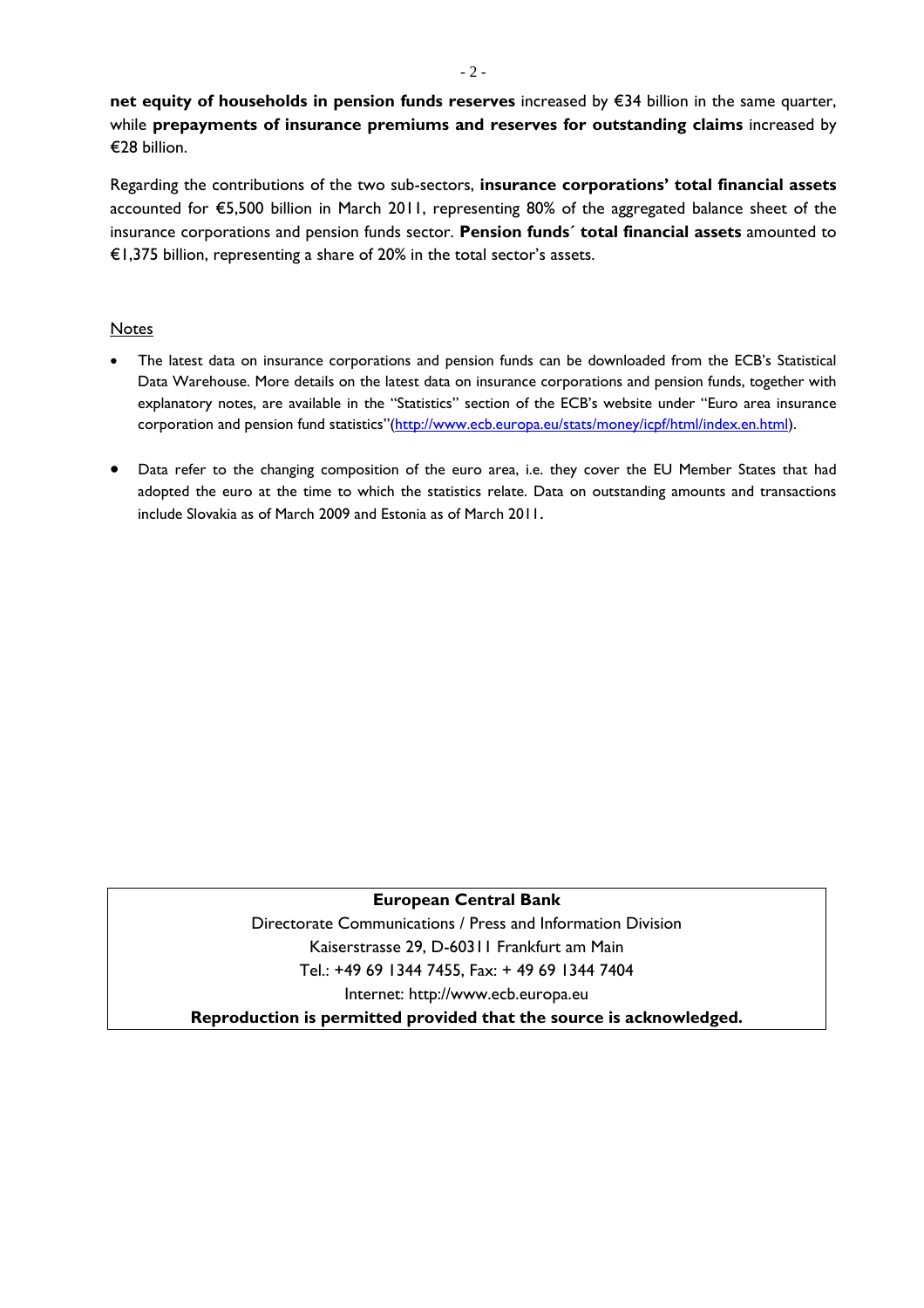#### **Table 1:** Assets and liabilities of euro area insurance corporations and pension funds (EUR billions; not seasonally adjusted; amounts outstanding at the end of the period <sup>11</sup>) adjusted; amounts outstanding at the end of the period  $\frac{1}{2}$

|                                                             | 2010 Q2   | 2010 Q3   | 2010 Q4 | 2011 Q1   |
|-------------------------------------------------------------|-----------|-----------|---------|-----------|
| <b>Total financial assets</b>                               | 6,737     | 6,903     | 6,815   | 6,875     |
| <b>Currency and deposits</b>                                | 787       | 784       | 776     | 779       |
| of which: Deposits with euro area MFIs                      | 753       | 749       | 739     | 739       |
| of which: Deposits with non-euro area residents             | 32        | 34        | 35      | 38        |
| Loans                                                       | 492       | 500       | 503     | 506       |
| To euro area residents                                      | 454       | 464       | 470     | 472       |
| <b>MFIs</b>                                                 | 18        | 24        | 18      | 17        |
| General government                                          | 131       | 132       | 133     | 135       |
| Other financial intermediaries                              | 35        | 37        | 47      | 45        |
| Insurance corporations and pension funds                    | 91        | 92        | 93      | 97        |
| Non-financial corporations                                  | 48        | 47        | 48      | 46        |
| Households                                                  | 131<br>37 | 132       | 131     | 132       |
| To non-euro area residents                                  |           | 36        | 33      | 35        |
| Securities other than shares                                | 2,596     | 2,674     | 2,609   | 2,654     |
| Issued by euro area residents                               | 2,173     | 2,243     | 2,184   | 2,235     |
| <b>MFIs</b>                                                 | 575       | 586       | 582     | 607       |
| General government                                          | 1,195     | 1,244     | 1,211   | 1,205     |
| Other financial intermediaries                              | 238       | 244       | 222     | 254       |
| Insurance corporations and pension funds                    | 16        | 19        | 17      | 18        |
| Non-financial corporations                                  | 148       | 151       | 151     | 150       |
| Issued by non-euro area residents                           | 423       | 431       | 425     | 419       |
| Shares and other equity                                     | 794       | 811       | 829     | 830       |
| Quoted shares                                               | 343       | 361       | 371     | 368       |
| of which: Issued by euro area MFIs                          | 29<br>451 | 33<br>450 | 28      | 28<br>462 |
| Unquoted shares                                             |           |           | 458     |           |
| <b>Investment fund shares/units</b>                         | 1,516     | 1,556     | 1,576   | 1,577     |
| of which: Issued by euro area residents                     | 1,412     | 1,453     | 1,465   | 1,474     |
| Money market fund shares                                    | 85        | 84        | 75      | 72        |
| of which: Issued by euro area MFIs                          | 78        | 77        | 69      | 66        |
| Prepayments of insurance premiums and reserves              | 271       | 273       | 270     | 278       |
| for outstanding claims <sup>2)</sup>                        |           |           |         |           |
| of which: Euro area residents                               | 233       | 234       | 234     | 240       |
| Other accounts receivable/payable and financial derivatives | 196       | 221       | 177     | 180       |
| <b>Non-financial assets</b>                                 | 149       | 149       | 150     | 151       |
|                                                             |           |           |         |           |
| <b>Total liabilities</b>                                    | 6,651     | 6,765     | 6,803   | 6,918     |
| <b>Loans</b> received                                       | 294       | 311       | 278     | 297       |
| Securities other than shares                                | 42        | 41        | 42      | 40        |
| Shares and other equity                                     | 426       | 433       | 441     | 459       |
| Quoted shares                                               | 116       | 116       | 120     | 127       |
| Unquoted shares                                             | 310       | 316       | 320     | 332       |
|                                                             |           |           |         |           |
| <b>Insurance technical reserves</b>                         | 5,733     | 5,829     | 5,893   | 5,975     |
| Net equity of households in life insurance reserves         | 3,284     | 3,343     | 3,380   | 3,412     |
| Net equity of households in pension fund reserves           | 1,583     | 1,624     | 1,652   | 1,675     |
| Prepayments of insurance premiums and reserves              | 866       | 862       | 861     | 888       |
| for outstanding claims 3)                                   |           |           |         |           |
| Other accounts receivable/payable and financial derivatives | 157       | 152       | 148     | 147       |
| Net worth 4)                                                | 235       | 287       | 162     | 108       |

1) Figures may not add up due to rounding.<br>2) Includes reinsurance.<br>3) Prepayments of insurance premiums are related to non-life insurance and to reinsurance. Reserves for outstanding claims are the amounts expected to be including disputed claims.

4) The net worth is calculated as the difference between total assets (financial and non-financial) and liabilities.